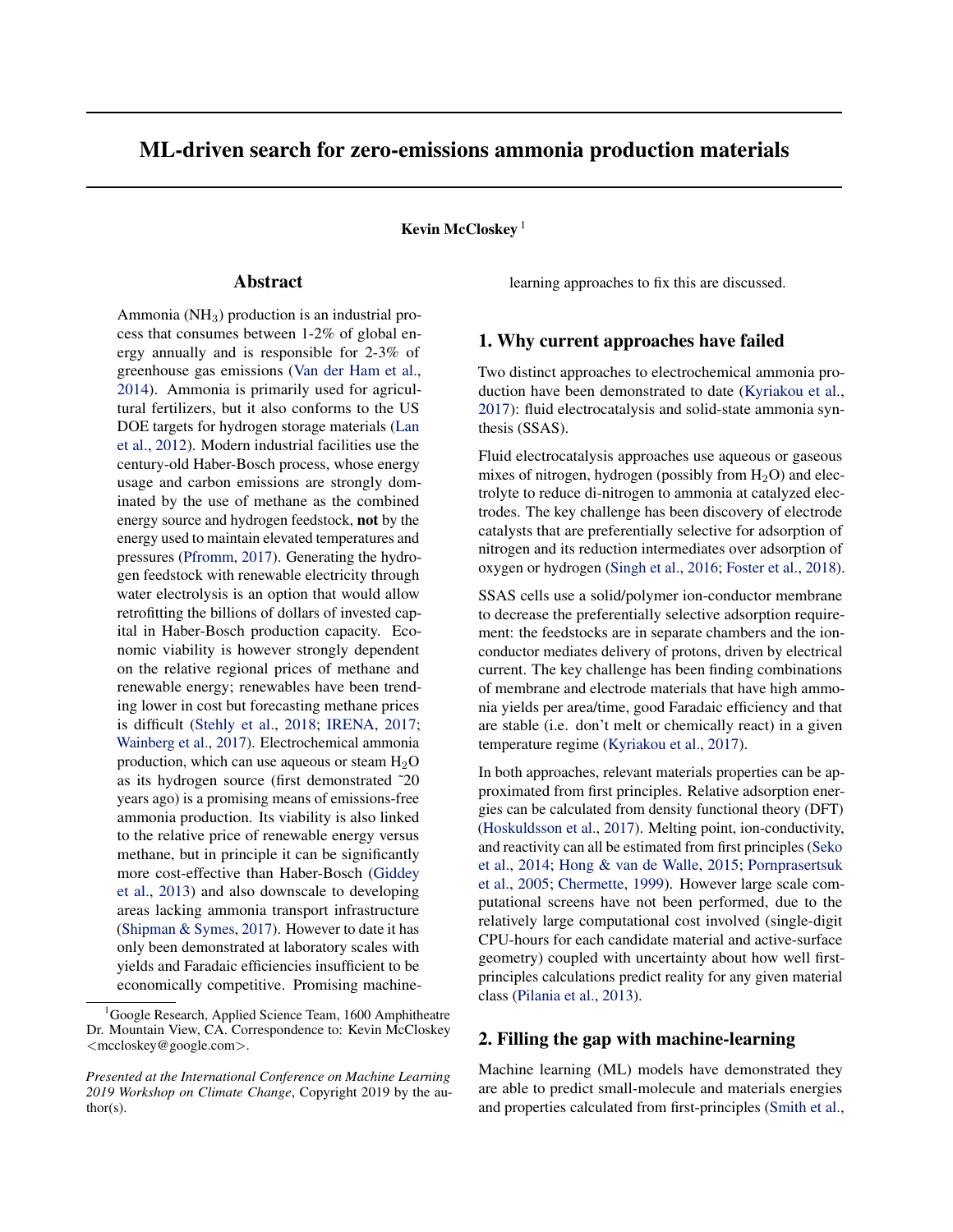<span id="page-1-0"></span>[2017;](#page-2-0) Gilmer et al., 2017; [Xie & Grossman,](#page-2-0) [2018;](#page-2-0) [Singh](#page-2-0) [et al.,](#page-2-0) [2019\)](#page-2-0). Small molecule equilibrium structures can be auto-regressively generated (Gebauer et al., 2018): demonstration of similar for crystal structures modeled as unit cells with periodic boundary conditions is needed because existing random/evolutionary approaches are still quite computationally intensive [\(Pickard & Needs,](#page-2-0) [2006;](#page-2-0) Glass et al., 2006). Rapid property prediction with ML models could enable screening the space of ˜34,000 plausibly stable metal oxides catalogued in the Materials Project [\(Jain et al.,](#page-2-0) [2013\)](#page-2-0) for suitability as preferentially-selective electrodes.

To our knowledge the electrode catalyst that comes closest to demonstrating economic viability is a doped disordered carbon [\(Mukherjee et al.,](#page-2-0) [2018\)](#page-2-0), where first-principles calculations done on typical unit-cell sizes miss crucial defect effects. ML can generate tractable, predictive representations of disordered materials [\(Sharp et al.,](#page-2-0) [2018\)](#page-2-0); such representations should be developed for optimizing preferentially selective adsorption in doped disordered carbons.

As noted by [\(Kyriakou et al.,](#page-2-0) [2017\)](#page-2-0), a proton conductor in the 250◦C and 450◦C range could be the missing piece that enables economical SSAS. There are multiple material classes and physical mechanisms of proton conductivity [\(Nowick & Du,](#page-2-0) [1995;](#page-2-0) [Quartarone et al.,](#page-2-0) [2017;](#page-2-0) [Tao et al.,](#page-2-0) [2015;](#page-2-0) Giddey et al., 2013). A pragmatic near-term modeling approach may be to use ML models tailored for each material class and mechanism to predict ion conductivity and stability in that temperature range.

For both fluid electrocatalysts and SSAS materials, the nuisance factors of active-site geometries (Calle-Vallejo et al., 2015) and of optimal unit-cell size to model with [\(Wang](#page-2-0) [et al.,](#page-2-0) [2010\)](#page-2-0) argue for multi-objective optimization using autoencoders or generative models, similar to those recently developed in drug-discovery research (Gómez-Bombarelli et al., 2018; [Jin et al.,](#page-2-0) [2018;](#page-2-0) [Zhou et al.,](#page-2-0) [2018\)](#page-2-0). It is highly recommended to restrict/bias the generator to materials that have plausible synthesis paths, to facilitate experimental verification. An active-learning loop using 3-stage funnel screening (generator  $\rightarrow$  first-principles properties verification  $\rightarrow$  experimental properties verification) is an efficient use of resources in such a search (Aspuru-Guzik & Persson, 2018).

## 3. Acknowledgements

KM thanks Lusann Yang, John Gregoire, Steven Kearnes and Ekin Dogus Cubuk for helpful conversations.

#### References

Aspuru-Guzik, A. and Persson, K. Materials acceleration platform: Accelerating advanced energy materials discovery by integrating high-throughput methods and artificial intelligence. 2018.

- Calle-Vallejo, F., Loffreda, D., Koper, M. T., and Sautet, P. Introducing structural sensitivity into adsorption–energy scaling relations by means of coordination numbers. *Nature chemistry*, 7(5):403, 2015.
- Chermette, H. Chemical reactivity indexes in density functional theory. *Journal of Computational Chemistry*, 20 (1):129–154, 1999.
- Foster, S. L., Bakovic, S. I. P., Duda, R. D., Maheshwari, S., Milton, R. D., Minteer, S. D., Janik, M. J., Renner, J. N., and Greenlee, L. F. Catalysts for nitrogen reduction to ammonia. *Nature Catalysis*, 1(7):490, 2018.
- Gebauer, N. W., Gastegger, M., and Schütt, K. T. Generating equilibrium molecules with deep neural networks. *NeurIPS Workshop: Machine Learning for Molecules and Materials arXiv:1810.11347*, 2018.
- Giddey, S., Badwal, S., and Kulkarni, A. Review of electrochemical ammonia production technologies and materials. *International Journal of Hydrogen Energy*, 38(34):14576– 14594, 2013.
- Gilmer, J., Schoenholz, S. S., Riley, P. F., Vinyals, O., and Dahl, G. E. Neural message passing for quantum chemistry. In *Proceedings of the 34th International Conference on Machine Learning-Volume 70*, pp. 1263–1272. JMLR. org, 2017.
- Glass, C. W., Oganov, A. R., and Hansen, N. Uspexevolutionary crystal structure prediction. *Computer physics communications*, 175(11-12):713–720, 2006.
- Gómez-Bombarelli, R., Wei, J. N., Duvenaud, D., Hernández-Lobato, J. M., Sánchez-Lengeling, B., Sheberla, D., Aguilera-Iparraguirre, J., Hirzel, T. D., Adams, R. P., and Aspuru-Guzik, A. Automatic chemical design using a data-driven continuous representation of molecules. *ACS central science*, 4(2):268–276, 2018.
- Hong, Q.-J. and van de Walle, A. Prediction of the material with highest known melting point from ab initio molecular dynamics calculations. *Physical Review B*, 92(2): 020104, 2015.
- Hoskuldsson, A. B., Abghoui, Y., Gunnarsdottir, A. B., and Skulason, E. Computational screening of rutile oxides for electrochemical ammonia formation. *ACS Sustainable Chemistry & Engineering*, 5(11):10327–10333, 2017.
- IRENA. Renewable power generation costs in 2017, 2017. [https://www.irena.org/-/media/](https://www.irena.org/-/media/Files/IRENA/Agency/Publication/2018/Jan/IRENA_2017_Power_Costs_2018.pdf) [Files/IRENA/Agency/Publication/2018/](https://www.irena.org/-/media/Files/IRENA/Agency/Publication/2018/Jan/IRENA_2017_Power_Costs_2018.pdf) [Jan/IRENA\\_2017\\_Power\\_Costs\\_2018.pdf](https://www.irena.org/-/media/Files/IRENA/Agency/Publication/2018/Jan/IRENA_2017_Power_Costs_2018.pdf).